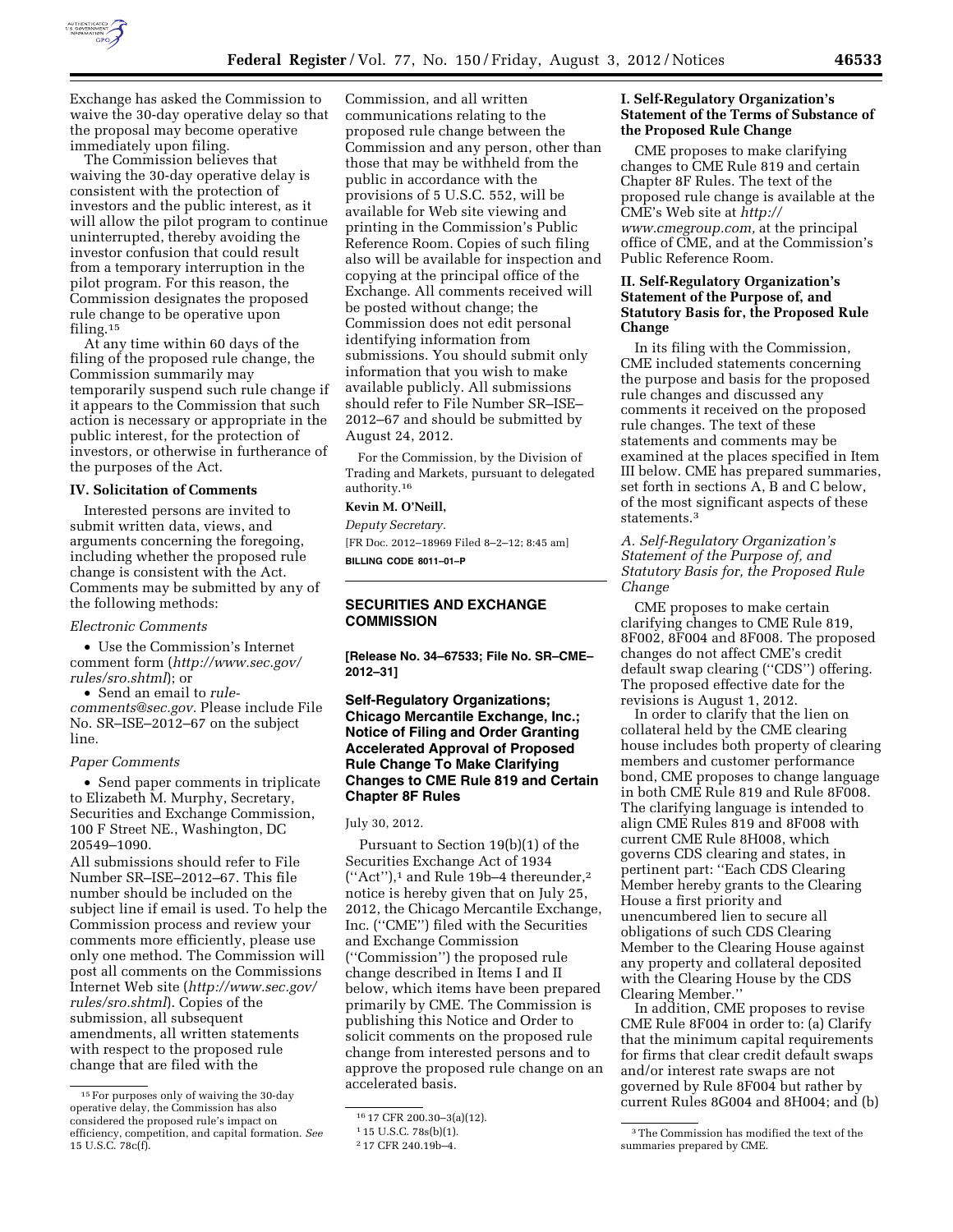make the minimum capital requirement \$5 million for OTC Clearing Members that only clear agricultural swaps (and not other OTC Derivatives).

Finally, CME proposes a technical amendment to the definition of ''OTC Derivatives'' in CME Rule 8F002 to reflect that section 2(h) of the Commodity Exchange Act (''CEA'') no longer provides exemptive relief.

CME notes that it has already certified the proposed changes that are the subject of this filing to its primary regulator, the Commodity Futures Trading Commission (''CFTC''), in CME Submission 12–241.

CME believes the proposed changes are consistent with the requirements of the Exchange Act including Section 17A in that they make clarifying changes that will facilitate the prompt and accurate clearance and settlement of securities transactions and derivatives agreements, contracts and transactions and will help assure the safeguarding of securities and funds which are in the custody or control of the clearing agency and, in general, help to protect investors and the public interest.

CME further notes that the proposed changes are limited to its business as a derivatives clearing organization under the CEA and therefore do not significantly affect any securities clearing operations of the clearing agency or any related rights or obligations of the clearing agency or persons using such service. CME notes that the policies of the CEA with respect to clearing are comparable to a number of the policies underlying the Exchange Act, such as promoting market transparency for over-the-counter derivatives markets, promoting the prompt and accurate clearance of transactions and protecting investors and the public interest.

#### *B. Self-Regulatory Organization's Statement on Burden on Competition*

CME does not believe that the proposed rule change will have any impact, or impose any burden, on competition.

## *C. Self-Regulatory Organization's Statement on Comments on the Proposed Rule Change Received From Members, Participants, or Others*

CME has not solicited, and does not intend to solicit, comments regarding this proposed rule change. CME has not received any unsolicited written comments from interested parties.

## **III. Solicitation of Comments**

Interested persons are invited to submit written data, views and arguments concerning the foregoing, including whether the proposed rule change is consistent with the Act. Comments may be submitted by any of the following methods:

• Electronic comments may be submitted by using the Commission's Internet comment form (*[http://](http://www.sec.gov/rules/sro.shtml) [www.sec.gov/rules/sro.shtml](http://www.sec.gov/rules/sro.shtml)*), or send an email to *[rule-comment@sec.gov.](mailto:rule-comment@sec.gov)*  Please include File No. SR–CME–2012– 31 on the subject line.

• Paper comments should be sent in triplicate to Elizabeth M. Murphy, Secretary, Securities and Exchange Commission, 100 F Street NE., Washington, DC, 20549–1090.

All submissions should refer to File Number SR–CME–2012–31. To help the Commission process and review your comments more efficiently, please use only one method. The Commission will post all comments on the Commission's Internet Web site (*[http://www.sec.gov/](http://www.sec.gov/rules/sro.shtml)  [rules/sro.shtml](http://www.sec.gov/rules/sro.shtml)*). Copies of the submission, all subsequent amendments, all written statements with respect to the proposed rule change that are filed with the Commission, and all written communications relating to the proposed rule change between the Commission and any person, other than those that may be withheld from the public in accordance with the provisions of 5 U.S.C. 552, will be available for Web site viewing and printing in the Commission's Public Reference Room, 100 F Street NE., Washington, DC 20549, on official business days between the hours of 10:00 a.m. and 3:00 p.m. Copies of such filing also will be available for inspection and copying at the principal office of CME. All comments received will be posted without change; the Commission does not edit personal identifying information from submissions. You should submit only information that you wish to make available publicly.

All submissions should refer to File Number SR–CME–2012–31 and should be submitted on or before August 24, 2012.

#### **IV. Commission's Findings and Order Granting Accelerated Approval of Proposed Rule Change**

Section 19(b) of the Act 4 directs the Commission to approve a proposed rule change of a self-regulatory organization if it finds that such proposed rule change is consistent with the requirements of the Act and the rules and regulations thereunder applicable to such organization. In particular, Section

 $17A(b)(3)(F)<sup>5</sup>$  of the Act requires, among other things, that the rules of a clearing agency be designed to promote the prompt and accurate clearance and settlement of securities transactions, assure the safeguarding of securities and funds that are in the custody or control of the clearing agency, or for which it is responsible, and protect investors and the public interest. The Commission finds that the proposed clarifications are consistent with the requirements of Section 17A(b)(3)(F) of the Act because the clarifications should allow CME's Members to better monitor their financial status and risk-management procedures. This, in turn, should enhance CME's ability to safeguard the securities and funds in its custody or control, or for which it is responsible.6

In its filing, CME requested that the Commission approve these proposed rule changes prior to the thirtieth day after the date of publication of the notice of the filing. CME has articulated three reasons for so granting approval. First, CME notes that the products covered by this filing, and the CME's operations as a derivatives clearing organization for such products, are regulated by the CFTC under the CEA. Second, the proposed rule changes affect the futures and swaps that CME clears and therefore relate solely to its futures and swaps clearing activities and do not significantly relate to the CME's functions as a clearing agency for security-based swaps. Third, the clarifying changes will help promote the prompt and accurate clearance of transactions and therefore are designed to protect investors and the public interest.

The Commission finds good cause for granting approval of the proposed rule changes prior to the thirtieth day after publication of the notice of filing because: (i) The proposed rule changes do not significantly affect any of CME's securities clearing operations or any related rights or obligations of CME or persons using such service; (ii) CME has indicated that not providing accelerated approval would have a significant impact on its business as a designated clearing organization; and (iii) the activity relating to CME's non-security clearing operations for which CME is seeking approval is subject to regulation by another federal regulator.

<sup>4</sup> 15 U.S.C. 78s(b).

<sup>5</sup> 15 U.S.C. 78q–1(b)(3)(F).

<sup>6</sup>*See* 15 U.S.C. 78q–1. In approving these proposed rule changes, the Commission has considered the proposed rule changes' impact on efficiency, competition, and capital formation. 15 U.S.C. 78c(f).